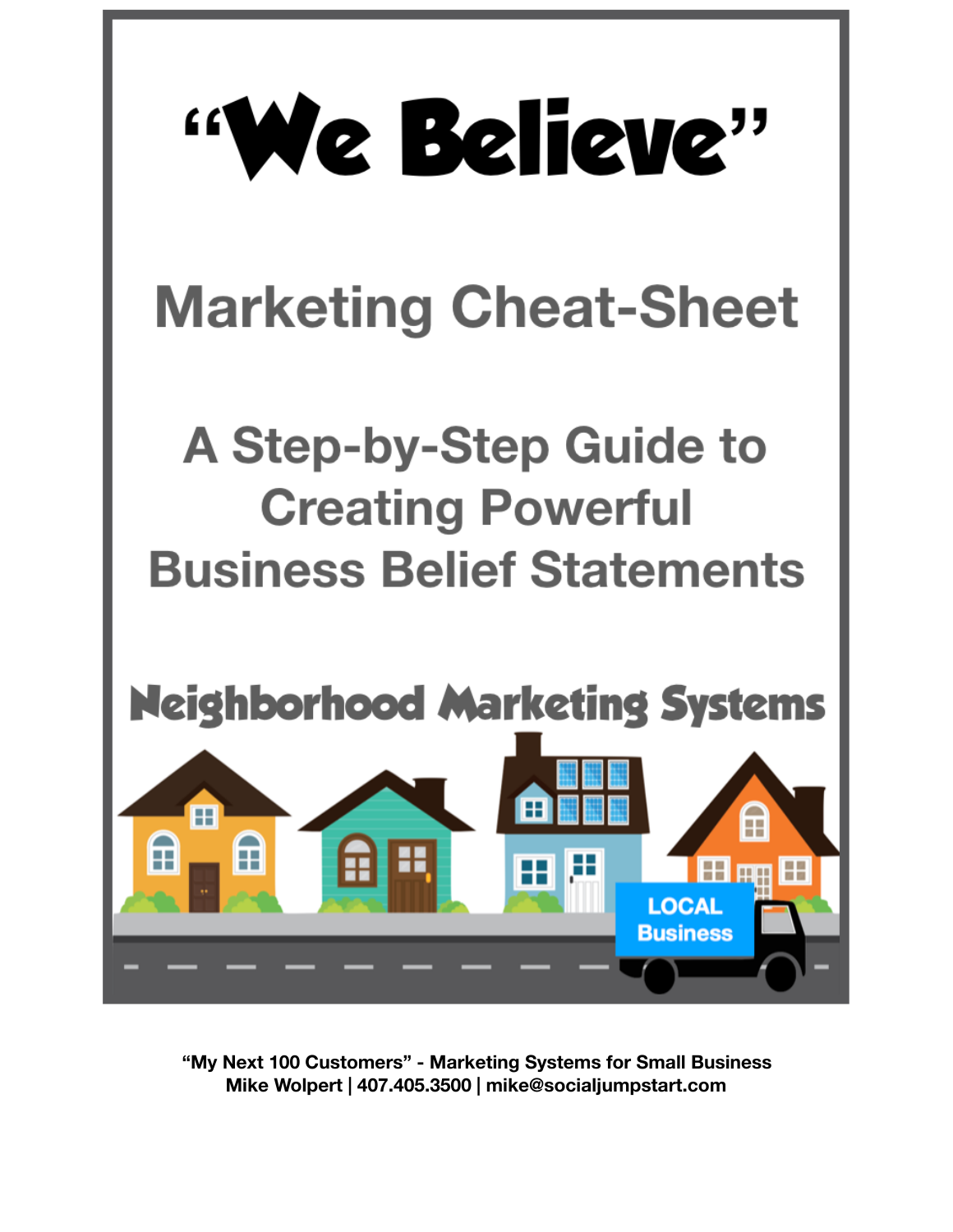**The "WE BELIEVE" marketing methodology** is an extremely powerful way to communicate the value of what you do to your customers and prospects so they are inspired to buy - and buy more often.

This "Marketing Cheat-Sheet" gives you a few sample "We Believe" statements from several industries you have a clear understanding of how this can work and how different everyone's can be. Then there is a simple fill-in-the-blanks exercise to help you get started on your own.

Let's start with marketing BELIEFS from the Solar Marketing Guys: **We believe** you don't have to struggle to fill your sales funnel **We believe t**hat customer focused marketing makes you strong **We believe m**arketing your business can be easy, personable and effective **We believe** happy customers, can provide a fresh stream of leads for months **We believe** in straight talk and real marketing

Here's a look at what LUSH Cosmetics BELIEVES:

**We believe** in happy people making happy soap, putting our faces on our products and making our mums proud.

**We believe** in long candlelit baths, sharing showers, massage, filling the world with perfume and the right to make mistakes, lose everything and start again. **We believe** our products are good value, that we should make a profit and that the customer is always right.

**We believe** that all people should enjoy freedom of movement across the world. \*We also believe words like "fresh" and "organic" have an honest meaning beyond marketing.

The creative folks at the American Small Business Institute BELIEVE in learning: **We believe** knowledge is freedom.

**We believe** an expert can teach you, in less than a day – more than you can learn in 4 years of college.

**We believe** traditional wisdom is often more tradition than wisdom. **We believe** in streaming video.

A man who helps stroke victims learn to speak again, BELIEVES this: **We believe** that most people with aphasia can learn to speak again. **We believe** there's hope and success after the insurance monies run out. **We believe** people are better speech teachers than computers or flash cards. **We believe** that speech is best stimulated and learned, on a daily basis, in your home, even if you are also seeing a speech therapist.